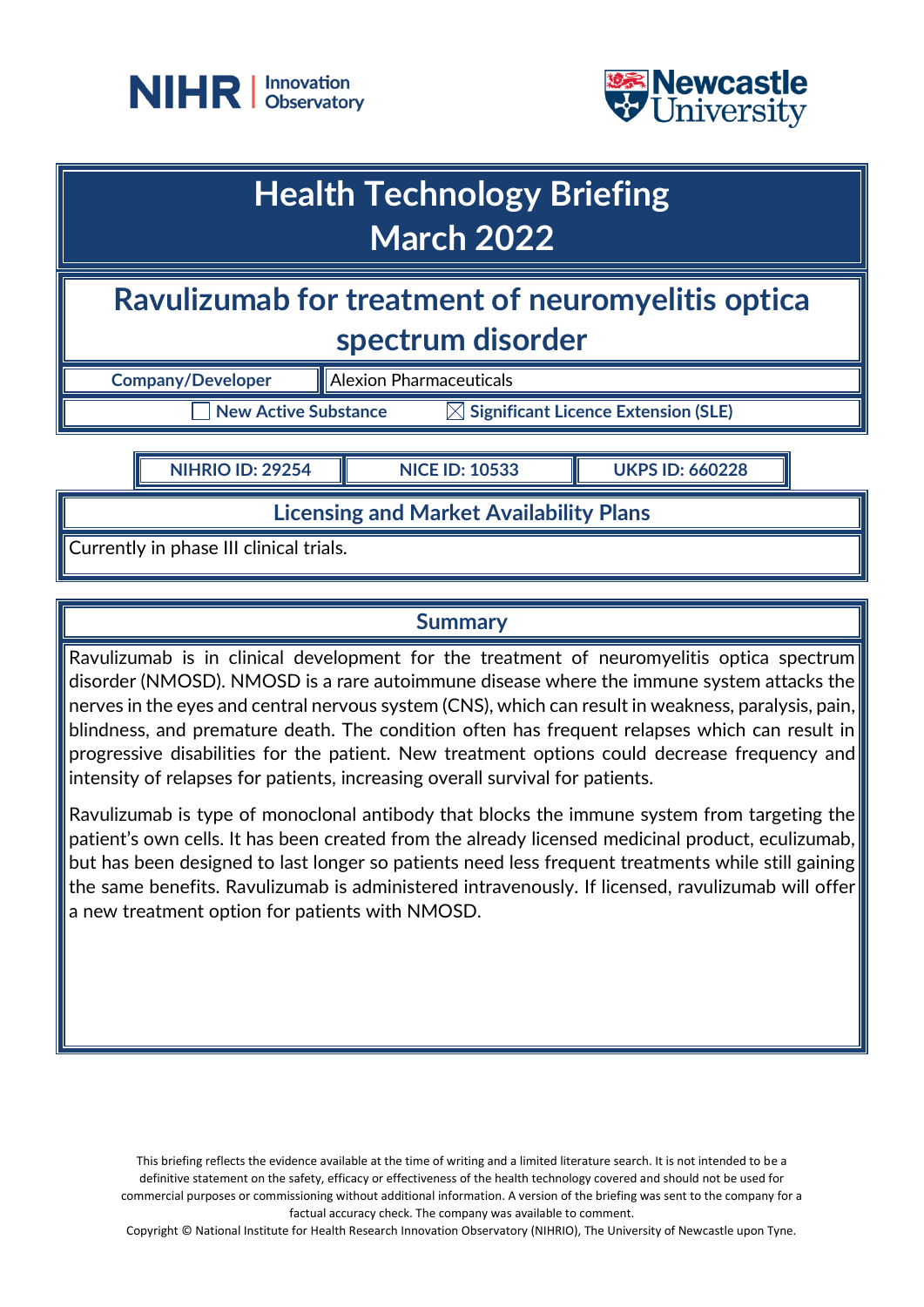



### **Proposed Indication**

Ravulizumab is in clinical development for the treatment of adult patients with neuromyelitis optica spectrum disorder (NMOSD) and are anti-aquaporin-4 antibody positive (AQP4+), that have had at least one attack or relapsed in the past 12 months.<sup>1</sup>

# **Technology**

#### **Description**

Ravulizumab (Ultomiris, ALXN-1210) is a recombinant IgG2/4 monoclonal antibody that inhibits terminal complement activation at the C5 protein, preventing initiation of the complement system. <sup>2</sup> The complement system often becomes overactivated in autoimmune conditions such as NMOSD where it causes neuronal destruction - blocking this can reduce symptoms of disease or incidence of relapse.<sup>3,4</sup> Ravulizumab has been developed from the licensed eculizumab to have a longer half-life for less frequent dosing, and only has a difference in four point mutations.<sup>5</sup>

Ravulizumab is in clinical development for the treatment of naive adult patients with NMOSD who are AQP4+, who have had at least one attack or relapse within the last 12 months. $^1$  In the phase III clinical trial (NCT04201262), ravulizumab will be administered intravenously (IV), with a weight based loading dose on day 1, followed by a weight-based maintenance dose on day 15, and then once every 8 weeks until the end of the study period.<sup>1</sup>

#### Key Innovation

Ravulizumab was developed to have the same mechanism of action and efficacy as the already licensed eculizumab but to have an extended half-life so that maintenance dosing can be delivered once every eight weeks compared to the current regimen of every two weeks. <sup>5</sup> The longer half-life of ravulizumab reduces the treatment burden on patients as they only require six infusions per year instead of 26, increasing quality of life, better treatment adherence and improved accessibility.<sup>6</sup> Studies have shown ravulizumab to be non-inferior to eculizumab in both safety and efficacy. <sup>6</sup> Eculizumab is licensed for use in the UK but its cost-effectiveness has not been assessed by NICE. $^7$  If licensed ravulizumab would provide a targeted treatment option for adult patients with AQP4+ NMOSD - the first treatment to target the pathophysiological mechanism of the disease that would be available to patients in the UK, giving an alternative to treatments that only treat acute episodes or individual symptom management. $^8$ 

Regulatory & Development Status

Ravulizumab is licensed for the indications of paroxysmal nocturnal haemoglobinuria and atypical haemolytic syndrome.<sup>2</sup>

Ravulizumab is also in phase III clinical development for:<sup>9</sup>

- Myasthenia gravis
- Thrombotic microangiopathy
- **Dermatomyositis**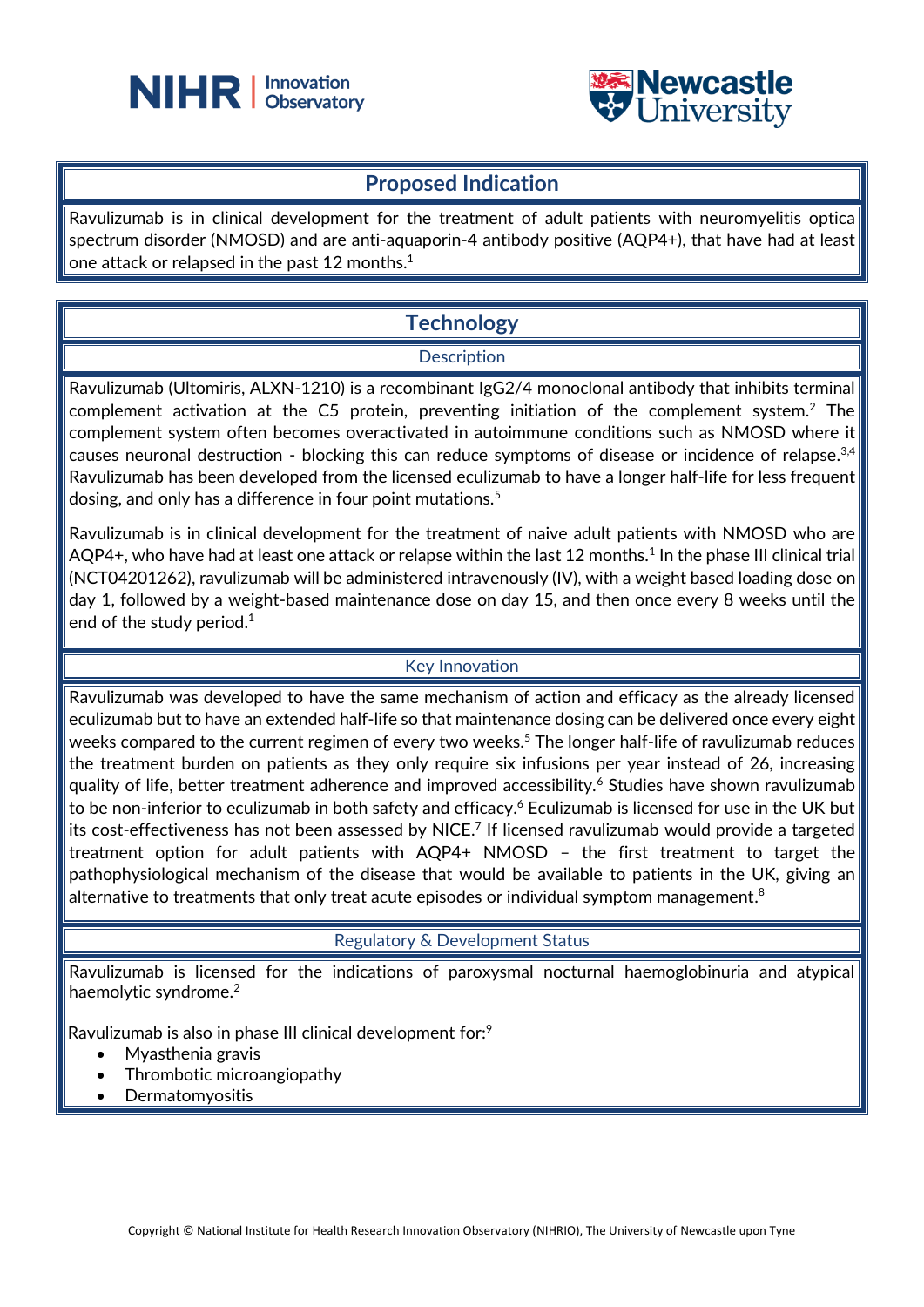

#### **Patient Group**

֦

#### Disease Area and Clinical Need

Neuromyelitis optica (NMO), also known as Devic's disease, is a rare chronic autoimmune disease of the CNS where the immune system damages the spinal cord and the nerves of the eyes causing transverse myelitis and optic neuritis respectively.<sup>8</sup> NMO can present with an isolated incident or be relapsing, with frequent attacks which can result in permanent neurologic disabilties. <sup>10</sup> NMO is caused by a pathogenic serum IgG antibody against the water channel AQP4 in 70% of cases - it binds to AQP4 channels on astrocytes, triggering activation of the classical complement cascade, causing granulocyte, eosinophil, and lymphocyte infiltration, culminating in injury first to astrocyte, then oligodendrocytes followed by demyelination and neuronal loss.<sup>8,11</sup> NMOSD is a term used to encompass both NMO and limited phenotypes such as recurrent optic neuritis or myelitis.<sup>12</sup> Symptoms can include eye pain, loss of vision, weakness and pain in the limbs, increased sensitivity to temperature, and incontinence - these can range from mild to severe with full paralysis and blindness, with an increased risk of mortality.<sup>4,10,13</sup> Over 95% of patients with NMOSD have no relatives with the disease, but there is a strong association with a family history of autoimmune diseases (50% of cases).<sup>4</sup> NMOSD is seen in all races, genders and ages with incidence rates differing between groups but is most common in late middle-aged women. 4

NMOSD is a rare disease with an annual incidence rate of 0.08 per 100,000 in the UK population (2013), with a range of 0.037-0.73 per 100,000 seen globally.<sup>14,15</sup> NMSOD has a high mortality rate if not diagnosed and treated appropriately, with 23% of patients having a median survival of three years from enrolling in studies and at five years from onset 50% of untreated patients require a wheelchair or have significant visual loss (registered blind) (UK, 2013).<sup>11</sup> In England (2020-21), there were 713 finished consultant episodes (FCE) for NMOSD (ICD-10 code: G36.0), with 562 hospital admissions that resulted in 347 day cases and 2784 FCE bed days.<sup>16</sup>

#### Recommended Treatment Options

Therapy for NMOSD should be started early with azathioprine suggested as first-line treatment, and immunosuppressive drugs such as methotrexate, mycophenolate mofetil and mitoxantrone suggested as second-line treatments.<sup>17</sup> Rituximab is recommended through specialist funding for select patients for one year after the failure of first-line treatments.<sup>18</sup> General standard-of-care for relapse prevention includes using a range of immunosuppressive therapies, B-cell targeting therapies, as well as new treatments that target AQP-4 (e.g. eculizumab or tocilizumab).<sup>19</sup>

| <b>Clinical Trial Information</b> |                                                                                                                                                            |  |
|-----------------------------------|------------------------------------------------------------------------------------------------------------------------------------------------------------|--|
|                                   | NCT04201262, 2019-003352-37; A Phase 3, External Placebo-Controlled,<br>$\big\vert$ Open-Label, Multicenter Study to Evaluate the Efficacy and Safety of   |  |
| <b>Trial</b>                      | Ravulizumab in Adult Patients With Neuromyelitis Optica Spectrum Disorder<br>(NMOSD)                                                                       |  |
|                                   | <b>Phase III - Active, not recruiting</b><br>Location(s): UK, USA, Australia and a number of EU and other countries<br>Primary completion date: April 2022 |  |
| <b>Trial Design</b>               | Single group assignment, external placebo-controlled, open-label design                                                                                    |  |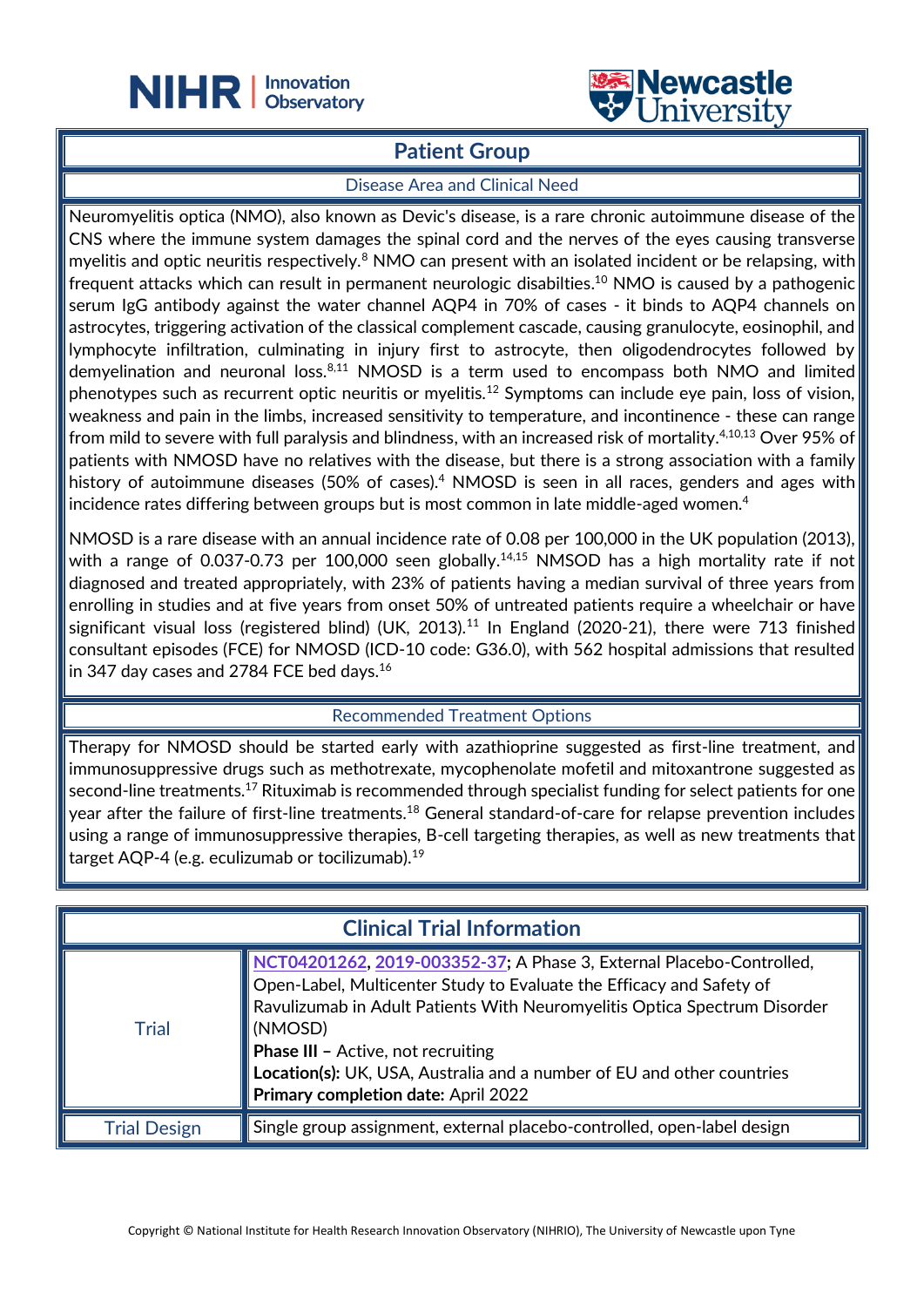



| <b>A</b> CITTACTOIA |                                                                                                                                                                                                     |
|---------------------|-----------------------------------------------------------------------------------------------------------------------------------------------------------------------------------------------------|
| Population          | N= 58; subjects with neuromyelitis optica spectrum disorder and who are<br>AQP4+; aged 18 years and older.                                                                                          |
| Intervention(s)     | Weight-based loading dose of ravulizumab via IV infusion on day 1, followed by<br>weight-based maintenance doses on day 15, then once every 8 weeks until end<br>of the Long-Term Extension Period. |
| Comparator(s)       | Matched placebo                                                                                                                                                                                     |
| Outcome(s)          | Primary outcome: Time to first adjudicated on-trial relapse [time frame: baseline,<br>up to 2 years (end of the primary treatment period)]<br>See trial record for full list of other outcomes.     |
| Results (efficacy)  |                                                                                                                                                                                                     |
| Results (safety)    |                                                                                                                                                                                                     |

## **Estimated Cost**

The estimated cost of ravulizumab was confidential at the time of producing this briefing.

### **Relevant Guidance**

NICE Guidance

NICE technology appraisal in development. Inebilizumab for treating neuromyelitis optica spectrum disorders [ID1529] (GID-TA10522) Expected date of issue to be confirmed.

NHS England (Policy/Commissioning) Guidance

NHS England. 2013/14 Standard Contract for Neuromyelitis Optica Service (Adults and Adolescents). D04/S(HSS)/b.

Other Guidance

- American Academy of Neurology. International consensus diagnostic criteria for neuromyelitis optica spectrum disorders. 2015.<sup>20</sup>
- Neuromyelitis Optica UK. Neuromyelitis Optica: a guide to the condition. 2012.<sup>21</sup>
- European Federation of Neurological Associations. EFNS guidelines on diagnosis and management of neuromyelitis optica. 2010.<sup>22</sup>

# **Additional Information**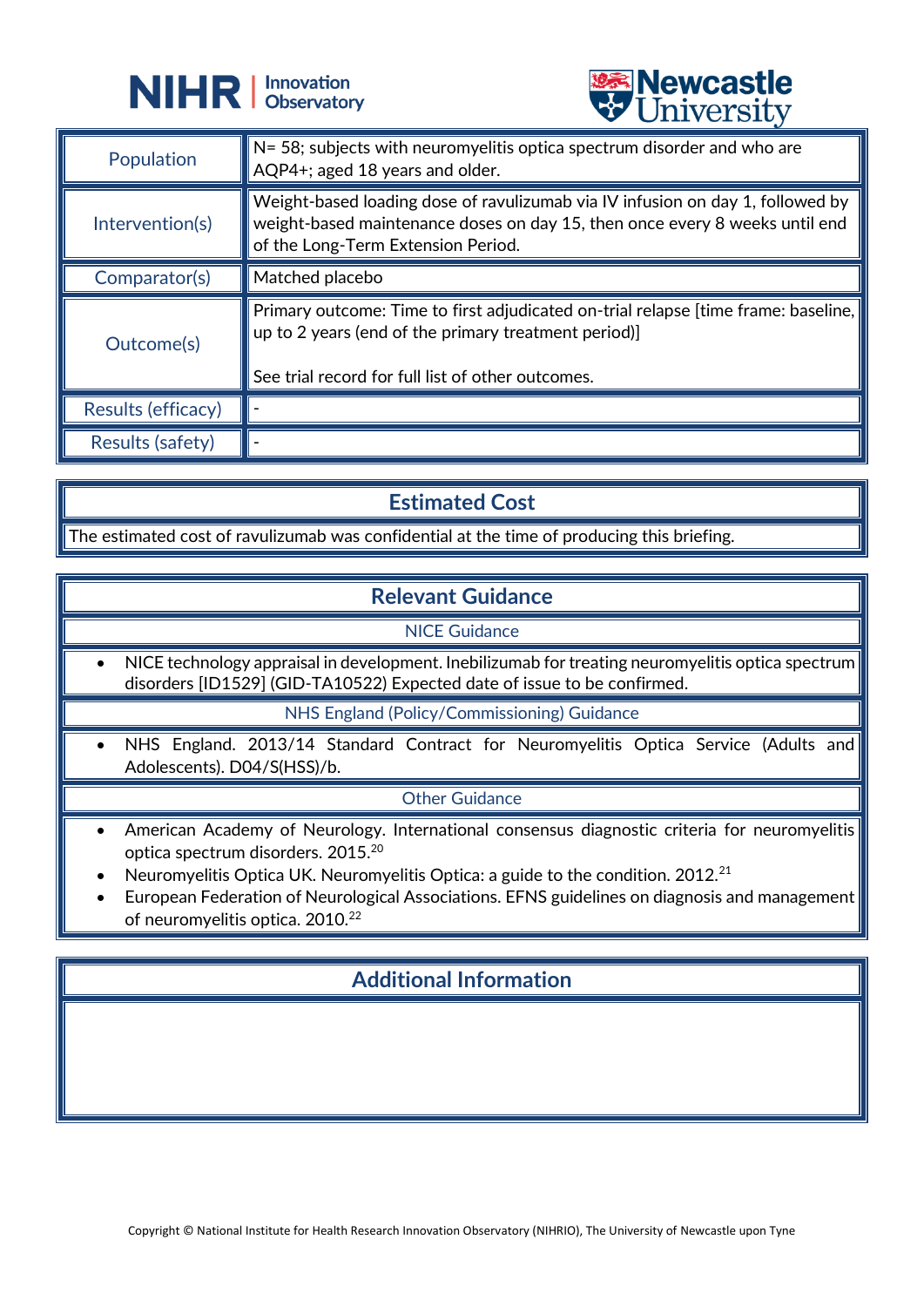



## **References**

| $\mathbf{1}$   | ClinicalTrials.gov. An efficacy and safety study of ravulizumab in adult participants with<br>NMSOD. Trial ID: NCT04201262. 2019. Status: Active. Available from: |
|----------------|-------------------------------------------------------------------------------------------------------------------------------------------------------------------|
|                | https://clinicaltrials.gov/ct2/show/NCT04201262 [Accessed February 7th, 2022].                                                                                    |
| $\overline{2}$ | British National Formulary (BNF). Ravulizumab. Available from:                                                                                                    |
|                | https://bnf.nice.org.uk/drug/ravulizumab.html [Accessed February 10th, 2022].                                                                                     |
| 3              | European Medicines Agency (EMA). Ultomiris (ravulizumab). 2021. Available from:                                                                                   |
|                | https://www.ema.europa.eu/en/documents/overview/ultomiris-epar-medicine-                                                                                          |
|                | overview en.pdf [Accessed February 11th, 2022].                                                                                                                   |
| 4              | National Organisation for Rare Diseases (NORD), Weinshenker B. Neuromyelitis Optica                                                                               |
|                | Spectrum Disorder. 2018. Available from: https://rarediseases.org/rare-                                                                                           |
|                | diseases/neuromyelitis-optica/ [Accessed Febraury 11th, 2022].                                                                                                    |
| 5              | Food and Drug Administration (FDA). Product quality reviews: Ravulizumab. 2018. Available                                                                         |
|                | from:                                                                                                                                                             |
|                | https://www.accessdata.fda.gov/drugsatfda_docs/nda/2018/761108Orig1s000ChemR.pdf                                                                                  |
|                | [Accessed February 11th, 2022].                                                                                                                                   |
| 6              | Stern RM, Connell NT. Ravulizumab: a novel C5 inhibitor for the treatment of paroxysmal                                                                           |
|                | nocturnal hemoglobinuria. Ther Adv Hematol. 2019;10:2040620719874728. Available from:                                                                             |
|                | https://doi.org/10.1177/2040620719874728.                                                                                                                         |
| $\overline{7}$ | National Instituate for Health and Care Excellence (NICE). Eculizumab for treating relapsing                                                                      |
|                | neuromyelitis optica (terminated appraisal) Technology appraisal [TA647]. 2020. Available                                                                         |
|                | from: https://www.nice.org.uk/guidance/ta647 [Accessed March 4th, 2022].                                                                                          |
| 8              | Contentti EC, Correale J. Neuromyelitis optica spectrum disorders: from pathophysiology to                                                                        |
|                | therapeutic strategies. Journal of Neuroinflammation. 2021 2021/09/16;18(1):208. Available                                                                        |
|                | from: https://doi.org/10.1186/s12974-021-02249-1.                                                                                                                 |
| 9              | ClinicalTrials.gov. ravulizumab   Recruiting, Active, not recruiting, Enrolling by invitation                                                                     |
|                | Studies   Phase 3. 2022. Available from:                                                                                                                          |
|                | https://clinicaltrials.gov/ct2/results?term=ravulizumab&recrs=a&recrs=f&recrs=d&age_v=&                                                                           |
|                | gndr=&type=&rslt=&phase=2&Search=Apply [Accessed February 10th, 2022].                                                                                            |
| 10             | National Health Service (NHS). Neuromyelitis optica. 2020. Available from:                                                                                        |
|                | https://www.nhs.uk/conditions/neuromyelitis-optica/ [Accessed Febraru 11th, 2022].                                                                                |
| 11             | National Health Service (NHS). 2013/14 NHS Standard contract for neuromyelitis optica                                                                             |
|                | service (adults and adolescents). 2013. Available from: https://www.england.nhs.uk/wp-                                                                            |
|                | content/uploads/2013/06/d04-neuromyelitis-optica-serv.pdf [Accessed February 11th,                                                                                |
|                | 2022].                                                                                                                                                            |
| 12             | Matthews L, Marasco R, Jenkinson M, Küker W, Luppe S, Leite MI, et al. Distinction of                                                                             |
|                | seropositive NMO spectrum disorder and MS brain lesion distribution. Neurology.                                                                                   |
|                | 2013;80(14):1330. Available from: https://doi.org/10.1212/WNL.0b013e3182887957.                                                                                   |
| 13             | Du Q, Shi Z, Chen H, Zhang Y, Wang J, Qiu Y, et al. Mortality of neuromyelitis optica spectrum                                                                    |
|                | disorders in a Chinese population. Annals of clinical and translational neurology.                                                                                |
|                | 2021;8(7):1471-9. Available from: https://doi.org/10.1002/acn3.51404.                                                                                             |
| 14             | Jacob A, Panicker J, Lythgoe D, Elsone L, Mutch K, Wilson M, et al. The epidemiology of                                                                           |
|                | neuromyelitis optica amongst adults in the Merseyside county of United Kingdom. J Neurol.                                                                         |
|                | 2013 Aug;260(8):2134-7. Available from: https://doi.org/10.1007/s00415-013-6926-y.                                                                                |
| 15             | Papp V, Magyari M, Aktas O, Berger T, Broadley SA, Cabre P, et al. Worldwide Incidence and                                                                        |
|                | Prevalence of Neuromyelitis Optica. Neurology. 2021;96(2):59. Available from:                                                                                     |
|                | https://doi.org/10.1212/WNL.0000000000011153.                                                                                                                     |
| 16             | National Health Service (NHS) Digital Office for National Statistics. Hospital Admitted Patient                                                                   |
|                | Care Activity, 2020-21: Diagnosis. 2021. Available from: https://digital.nhs.uk/data-and-                                                                         |
|                |                                                                                                                                                                   |